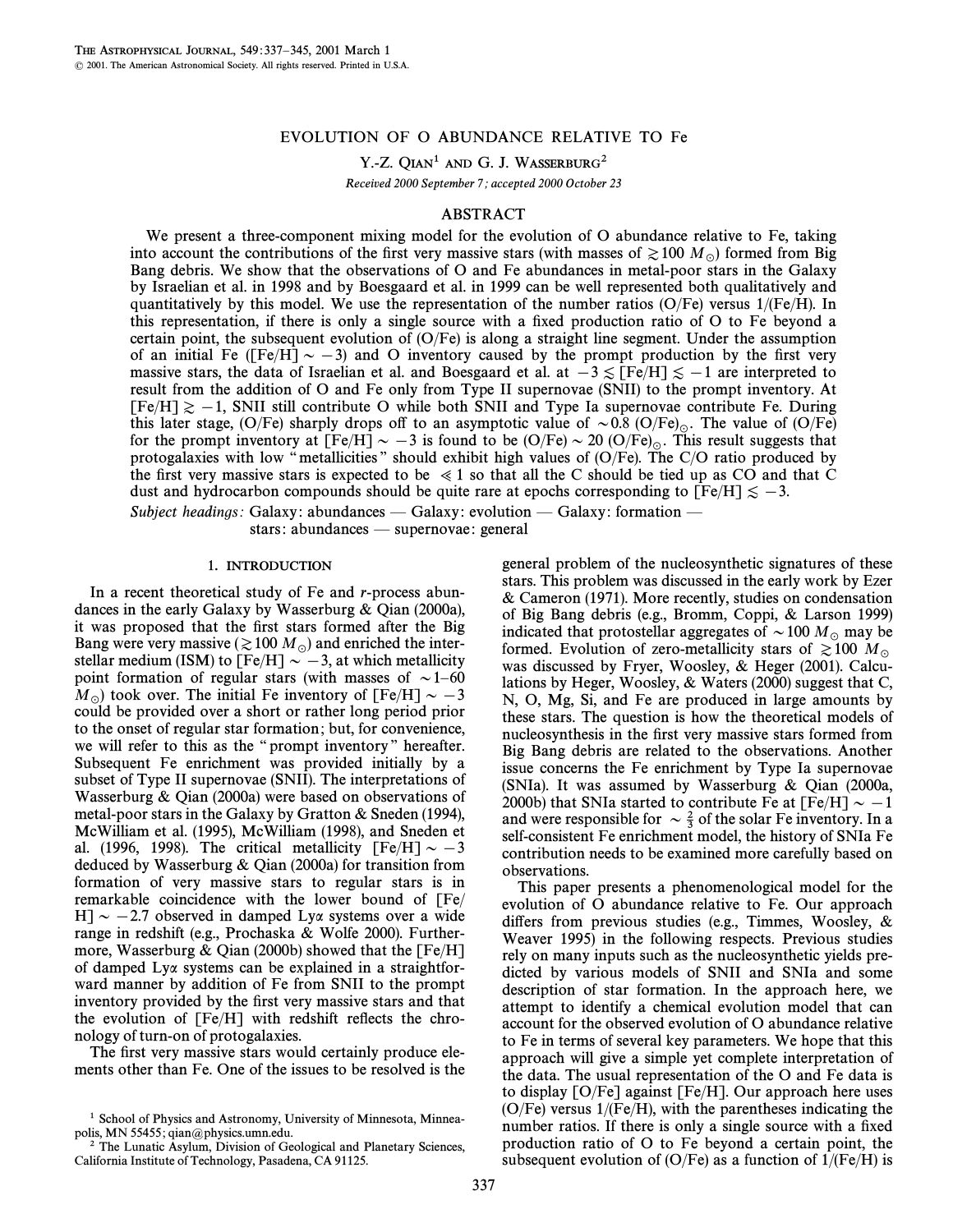along a straight line segment. As will be shown, this representation also facilitates a simple geometric means to describe the evolution of O and Fe abundances in the general case. As the first very massive stars are thought to be a source of O and Fe (Heger et al. 2000), the value of (O/Fe) at [Fe/H]  $\le -3$  should serve as a nucleosynthetic signature of these stars, thus addressing the first issue raised above. Subsequent to the prompt enrichment by the very massive stars, SNII are essentially the only source of O, while Fe enrichment was provided by SNII initially and augmented by the contribution from SNIa only at a later time. Thus the evolution of O abundance relative to Fe at  $[Fe/H] > -3$  provides a means of addressing questions concerning the onset and nature of SNIa Fe contribution.

Based on the observations of metal-poor stars in the Galaxy by Israelian, Garcia Lopez, & Rebolo (1998) and Boesgaard et al. (1999), the value of (O/Fe) resulting from the prompt production by the first very massive stars is  $\sim$  20 (O/Fe)<sub> $\odot$ </sub>. Comparison of our model with the same observations gives a history of SNIa Fe contribution that is consistent with the results of previous studies (e.g., Timmes et al. 1995) and with the assumptions of Wasserburg & Qian (2000a, 2000b). The average production of O relative to Fe for SNII is found to be  $(O/Fe)_{II} \sim 3 (O/Fe)_{\odot}$ , which is  $\sim$  7 times lower than that for the very massive stars. While the results on the prompt O inventory are dependent on the data of Israelian et al. (1998) and Boesgaard et al. (1999), the methodology developed here is reliable in general and can be applied to any set of data. Our model is presented in  $\S$  2 and compared with observations in  $\S$  3. Discussion and conclusions are given in  $\S$  4.

### 2. MODEL FOR EVOLUTION OF O ABUNDANCE RELATIVE TO Fe

For the sake of simplicity, we focus on the evolution of O and Fe abundances in a closed system with a fixed mass. This mass can be stored in gas and stars. The initial state P at time  $t = 0$  contains gas only. At  $t > 0$ , the total mass of gas  $M_{\text{gas}}(t)$  and that of stars  $M_{\text{star}}(t)$  satisfy

$$
M_{\rm gas}(t) + M_{\rm star}(t) = M_{\rm gas}(0) \ . \tag{1}
$$

We ignore the return of O and Fe to the gas by stars that are not related to SNII or SNIa and consider that stars sample the composition of the gas at the time of their birth. Thus the mass fraction  $X_{\text{E}}(t)$  of the element E in the gas is governed by governed by

$$
X_{\rm E}(t)M_{\rm gas}(t) + \int_0^t X_{\rm E}(t') \frac{dM_{\rm star}(t')}{dt'} dt'
$$
  
= 
$$
\int_0^t [P_{\rm E, II}(t') + P_{\rm E, I}(t')]dt', \qquad (2)
$$

where  $P_{\text{E,II}}(t)$  and  $P_{\text{E,II}}(t)$  are the total rates for production of the element by SNII and SNIa.

Differentiating equation  $(2)$  with respect to t gives

$$
M_{\rm gas}(t) \frac{dX_{\rm E}}{dt} = P_{\rm E,II}(t) + P_{\rm E,II}(t) , \qquad (3)
$$

where equation (1) has been used. Equation (3) can be integrated to give

$$
X_{\rm E}(t) = X_{\rm E}(0) + \int_0^t \frac{P_{\rm E, II}(t')}{M_{\rm gas}(t')} dt' + \int_0^t \frac{P_{\rm E, I}(t')}{M_{\rm gas}(t')} dt' \ . \tag{4}
$$

Note that the integrands in equation (4) only depend on the production rates per unit mass of gas. As the mass fraction of H in the gas is nearly constant during its evolution,  $X_{E}(t)$ <br>is proportional to the number ratio (E/H). So, equation (A) is proportional to the number ratio  $(E/H)$ . So, equation (4) can be rewritten as

$$
(E/H) = (E/H)_P + (E/H)_I + (E/H)_I ,
$$
 (5)

where  $(E/H)_P$  is the inventory for the initial state  $P$ , and  $(E/H)_I$  represent the integral of the production rate per unit mass of gas over time for SNII and SNIa.

We consider that the first very massive stars (with masses of  $\gtrsim 100$  M<sub>o</sub>) formed from Big Bang debris provided an inventory of Fe ([Fe/H]  $\sim$  -3) and O. Frequently we use " prompt inventory " or " prompt production " when referring to this inventory of Fe and associated elements. It is considered that only very massive stars could form until this level of Fe and associated elements was reached. The onset of formation of regular stars (with masses of  $\sim$  1–60 M<sub>o</sub>) corresponds to  $[Fe/H] \sim -3$ . This defines the initial state P of the system. Subsequently, SNII that are related to the formation of regular massive stars (with masses of  $\sim$  10–60  $M_{\odot}$ ) began to contribute O and Fe. At a still later time (see § 3), SNIa also began to contribute additional Fe. It is considered (e.g., Timmes et al. 1995) that SNIa produce essentially no O. So we assume a production ratio  $(O/Fe)$ <sub>I</sub> = 0 for SNIa. The O and Fe yields may vary significantly between individual SNII (see 8.4). However, the O or cantly between individual SNII (see  $\S$  4). However, the O or Fe contribution from all SNII may be lumped together so long as we are concerned with timescales of, e.g.,  $\geq 10^8$  yr (see § 4). Furthermore, we will assume a constant average production ratio  $(O/Fe)_{II}$  for SNII.

The value of  $(O/Fe)$  for the initial state P resulting from the prompt production by the first very massive stars is taken to be a constant  $(O/Fe)_P$ . Thus  $(O/Fe)_P$  represents the production ratio for the prompt source,  $(O/Fe)_H$  for SNII, taken to be a constant  $(O/Fe)_P$ . Thus  $(O/Fe)_P$  represents the production ratio for the prompt source,  $(O/Fe)_I$  for SNII, and  $(O/Fe)_I = 0$  for SNIa. The whole evolution of O and Fe abundances can then be described by a three-co abundances can then be described by a three-component mixing model. In consideration of the time sequence indicated above, there is a domain where the model reduces to only two components, the prompt source and SNII (no SNIa). In this domain, the number ratio of O to Fe in the gas is

$$
(O/Fe) = \frac{(O/H)_P + (O/H)_H}{(Fe/H)_P + (Fe/H)_H}
$$
  
= 
$$
\frac{(O/Fe)_P(Fe/H)_P + (O/Fe)_H(Fe/H)_H}{(Fe/H)}
$$
, (6)

where  $(Fe/H) = (Fe/H)_P + (Fe/H)_I$ . Equation (6) can be rewritten as

$$
(\mathrm{O/Fe}) = (\mathrm{O/Fe})_{II} + [(\mathrm{O/Fe})_{P} - (\mathrm{O/Fe})_{II}] \frac{(\mathrm{Fe/H})_{P}}{(\mathrm{Fe/H})} . \quad (7)
$$

Thus the ratio (O/Fe) is a linear function of  $(Fe/H)_P/(Fe/H)$ <br>with a slope of  $F(O/Fe) = (O/Fe)^{-1}$ . The evolution of  $(O/Fe)$ with a slope of  $[(O/Fe)_P - (O/Fe)_H]$ . The evolution of  $(O/Fe)_P$ <br>in this regime would be along the line segment PII in Figure in this regime would be along the line segment PII in Figure 1. Point P is at  $(O/Fe) = (O/Fe)_P$  and  $(Fe/H)_P/(Fe/H) = 1$ ,<br>and represents the initial state P. Point H is at  $(O/Fe)_P$ and represents the initial state P. Point II is at  $(O/Fe)$  =  $(O/Fe)$ <sub>II</sub> and  $(Fe/H)_P/(Fe/H) = 0$  and represents the result after an infinite number of SNII (eq. [7]). If SNII cease to after an infinite number of SNII (eq. [7]). If SNII cease to occur after contributing finite amounts of Fe and O, then the endpoint for this part of the evolution would lie somewhere on the line segment PII.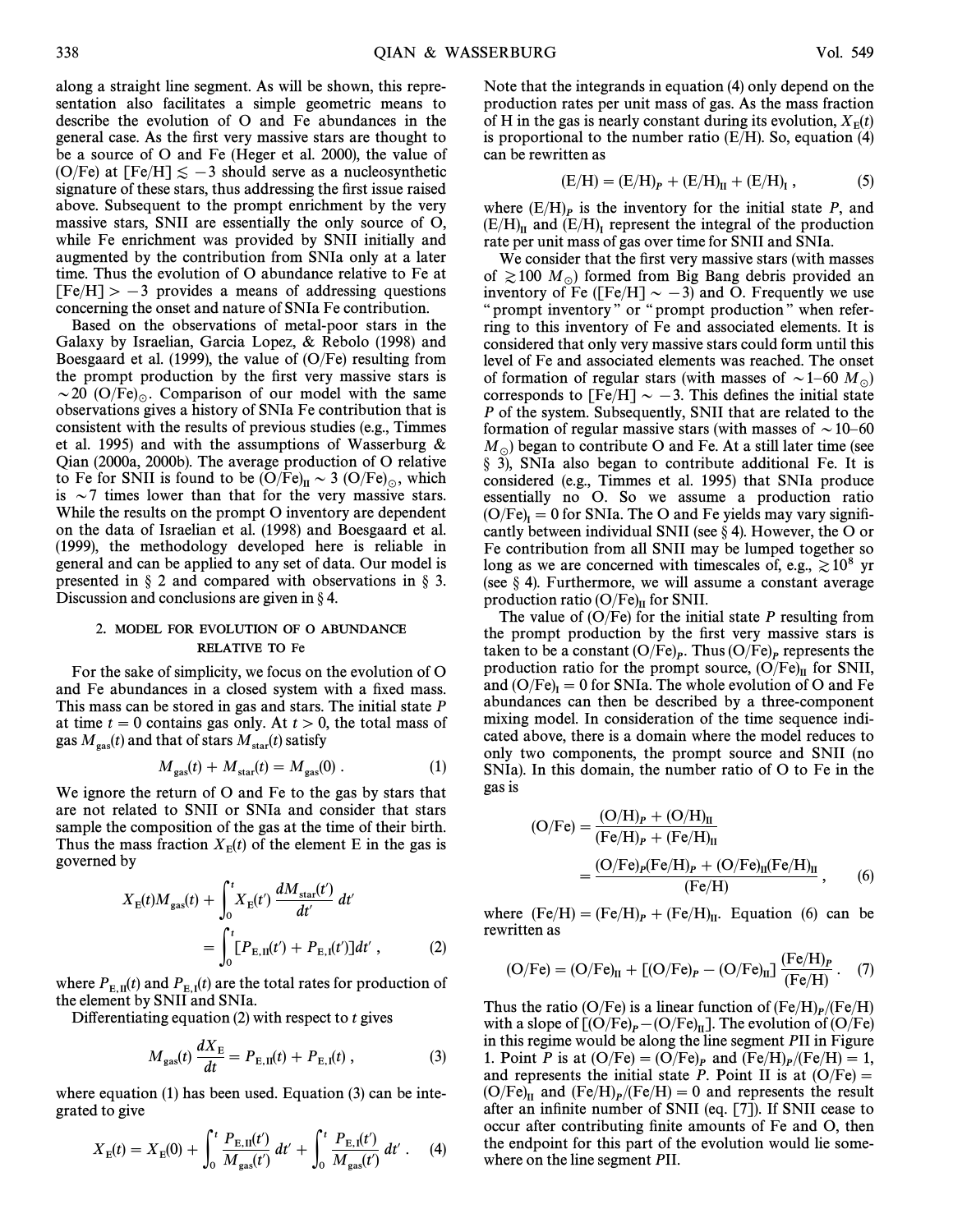

FIG. 1.—Illustration of the evolution of (O/Fe) as a function of (Fe/H)<sub>p</sub>/(Fe/H). Here (O/Fe)<sub>p</sub> represents the production ratio for the prompt source,<br>(O/Fe)<sub>II</sub> for SNII, and (O/Fe)<sub>I</sub> = 0 for SNIa. The initial state P  $(O/Fe)$ <sub>II</sub> for SNII, and  $(O/Fe)$ <sub>I</sub> = 0 for SNIa. The initial state P results from the production by the prompt source. State A corresponds to the onset of SNIa Fe contribution. The general evolution is described by a three-component mixing model involving the initial state P, SNII, and SNIa. Prior to reaching state A, the evolution is along the line segment PII, with point II representing the state to be reached after an infinite number of SNII. (a) If SNII contributions were to cease at state A, subsequent evolution would be along the line segment PI, with point I representing the state to be reached after an infinite number of SNIa. On the other hand, if the rate per unit mass of gas for Fe production by SNIa relative to SNII were a constant  $\gamma$ , the evolution beyond state A would be along the line segment AC, with point C representing the state to be reached after an infinite number of SNII and SNIa. Note that the line segments AII and AI correspond to the limits  $\gamma = 0$  and  $\infty$ . (b) In general, the rate per unit mass of gas for Fe production by SNIa relative to SNII is a function of time  $\gamma(t)$ . So the evolution beyond state  $\vec{A}$  follows a curve between the line segments  $\vec{A}$ II and  $\vec{A}$ I. The tangent at an arbitrary point  $\vec{B}$  on the curve is the same as the slope of the line segment BC', with point C' representing the state to be reached after an infinite number of SNII and SNIa for a constant  $\gamma$  equal to the value  $\gamma_R$  at  $B$  point B. Thus if  $\eta$  (t) monotonically increases with time, the curve drops more and more steeply in approaching (Fe/H) $_P/(Fe/H) = 0$ ,  $C$ ) In general, the curve is  $\eta$  is  $C$  on  $\eta$  and  $\eta$  is concave is probability concave downward if  $\gamma(t)$  increases with time  $(\dot{\gamma} > 0)$  and is concave upward if  $\gamma(t)$  decreases with time  $(\dot{\gamma} < 0)$ . In any case, the value of (O/Fe) to be reached after an infinite number of SNII and SNIa is determined by the asymptotic value  $\gamma_{\infty}$  of  $\gamma(t)$ .

If the SNII contributions were to cease and SNIa were to begin to contribute Fe at the state corresponding to point A on the line segment PII in Figure 1, then the evolution of (O/Fe) would again reduce to a two-component mixing model with one member being state  $A$  and the other being SNIa. In this simplified case (no concurrent production by SNII), the evolution of  $(O/Fe)$  beyond point A would be along the line segment AI in Figure 1 corresponding to

$$
(\text{O/Fe}) = (\text{O/Fe})_A \frac{(\text{Fe/H})_A}{(\text{Fe/H})},\tag{8}
$$

where  $(Fe/H) = (Fe/H)_A + (Fe/H)_I$ , and the subscript "A"<br>stands for quantities at point A. Point I in Figure 1 is at stands for quantities at point  $A$ . Point  $I$  in Figure 1 is at  $(O/Fe) = (O/Fe)_I = 0$  and  $(Fe/H)_P/(Fe/H) = 0$  and rep-<br>recents the result after an infinite number of SNIa (eq. 581) resents the result after an infinite number of SNIa (eq. [8]).

As SNII still occur after SNIa start to contribute Fe at point A, the actual evolution of  $(O/Fe)$  follows a curve between the line segments AII and AI in Figure 1. This is a three-component mixing regime involving state A, SNII, and SNIa. An important parameter for this regime is the rate per unit mass of gas for Fe production by SNIa relative to SNII :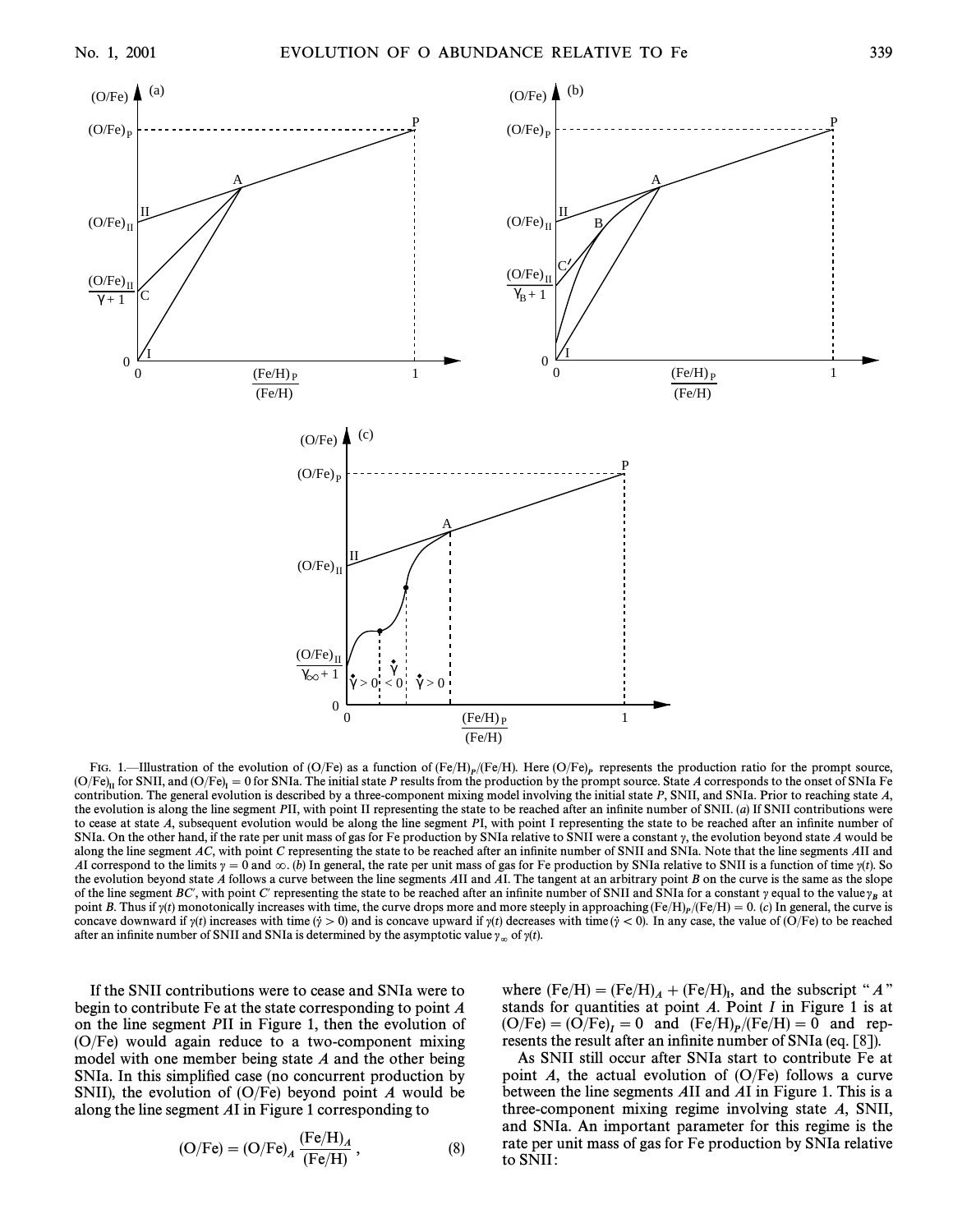$$
\gamma \equiv \frac{d(\text{Fe/H})_l/d \ t}{d(\text{Fe/H})_{\text{II}}/d \ t} \,. \tag{9}
$$

For a constant  $\gamma$ , we have

$$
(\text{O/Fe}) = \frac{(\text{O/Fe})_{\text{II}}}{\gamma + 1} + \left[ (\text{O/Fe})_A - \frac{(\text{O/Fe})_{\text{II}}}{\gamma + 1} \right] \frac{(\text{Fe/H})_A}{(\text{Fe/H})}, \quad (10)
$$

corresponding to the line segment AC in Figure 1a. Point C is at  $(O/Fe) = (O/Fe)_{II}/(v + 1)$  and  $(Fe/H)_P/(Fe/H) = 0$  and<br>represents the result after an infinite number of SNII and represents the result after an infinite number of SNII and SNIa (eq. [10]). It can be seen that the line segments AII and AI correspond to the limits  $\gamma = 0$  and  $\infty$ .

In general,  $\gamma$  is a function of time t. We can discuss the evolution of (O/Fe) as a function of  $(Fe/H)_P/(Fe/H)$  for the case of a time dependent  $x$  by calculating  $d(O/Fe)/d$  t and case of a time-dependent  $\gamma$  by calculating  $d(O/Fe)/d t$  and  $d[(Fe/H)]/Fe/H]/d$  t. From the rates for addition to the ratel Q and Fe inventory in the gas total O and Fe inventory in the gas,

$$
\frac{d(\mathrm{O/H})}{d\ t} = \frac{d(\mathrm{O/H})_{\mathrm{II}}}{d\ t} = (\mathrm{O/Fe})_{\mathrm{II}}\,\frac{d(\mathrm{Fe/H})_{\mathrm{II}}}{d\ t}\,,\tag{11}
$$

and

$$
\frac{d(\text{Fe/H})}{d\ t} = \frac{d(\text{Fe/H})_{II}}{d\ t} + \frac{d(\text{Fe/H})_{I}}{d\ t}
$$

$$
= \left[\gamma(t) + 1\right] \frac{d(\text{Fe/H})_{II}}{d\ t},\tag{12}
$$

we obtain

$$
S = \frac{d(O/Fe)}{d[(Fe/H)_P/(Fe/H)]}
$$
  
= 
$$
\frac{(O/Fe) - \{(O/Fe)_H/[{\gamma(t) + 1}]\}}{(Fe/H)_P/(Fe/H)}
$$
 (13)

Figure 1b gives a simple geometric interpretation of equation  $(13)$ . At an arbitrary point B beyond point A, the tangent S of the curve for  $(O/Fe)$  is the same as the slope of the line segment BC'. Point C' is at  $(O/Fe) = (O/Fe)_{II}/$  $(\gamma_B + 1)$  and  $(Fe/H)_P/(Fe/H) = 0$  and represents the result<br>after an infinite number of SNII and SNIa for a constant  $\gamma$ after an infinite number of SNII and SNIa for a constant  $\gamma$ equal to the value  $\gamma_B$  at point B (eq. [10]).<br>Equation (13) also gives

$$
\frac{dS}{d[(Fe/H)_P/(Fe/H)]}
$$
\n
$$
= \frac{1}{(Fe/H)_P/(Fe/H)}
$$
\n
$$
\times \frac{(O/Fe)_{II}}{[\gamma(t) + 1]^2} \frac{d\gamma}{d[(Fe/H)_P/(Fe/H)]}.
$$
\n(14)

According to equation (14), if  $\gamma(t)$  increases with time, i.e.,  $\frac{d\gamma}{d}$  (Fe/H)<sub>p</sub>/(Fe/H)] < 0, then  $\frac{dS}{d}$  (Fe/H)<sub>p</sub>/(Fe/H)] < 0 and the corresponding curve for  $(O/Fe)$  is concave downward. On the other hand, if  $y(t)$  decreases with time, i.e.,  $\frac{d\gamma}{d}$ [(Fe/H)<sub>p</sub>/(Fe/H)] > 0, then  $\frac{dS}{d}$ [(Fe/H)<sub>p</sub>/(Fe/H)] > 0 and the corresponding curve for  $(O/Fe)$  is concave upward. Figure 1c illustrates the trend of  $(O/Fe)$  for some hypothetical time evolution of  $\gamma(t)$  specified by  $d\gamma/dt \equiv \dot{\gamma}$ . In the simple case where  $y(t)$  monotonically increases with time, the curve for (O/Fe) drops more and more steeply in

approaching  $(Fe/H)_P/(Fe/H) = 0$  (Fig. 1b). In any case, the Palmachine to  $(Fe/H)_P/(Fe/H) = 0$  is value of  $(O/Fe)$  corresponding to  $(Fe/H)_P/(Fe/H) = 0$  is  $(O/Fe)$  /(n, 1) with n, being the asymptotic value of  $v(t)$  $(O/Fe)_{II}/(\gamma_{\infty} + 1)$ , with  $\gamma_{\infty}$  being the asymptotic value of  $\gamma(t)$ <br>ofter an infinite amount of time. Note that in the above after an infinite amount of time. Note that in the above treatment, the evolution of  $(O/Fe)$  is directly related to the Fe inventory (Fe/H). The time  $t$  only serves as an implicit parameter that has the same sense of increase as (Fe/H).

#### 3. COMPARISON WITH OBSERVATIONS

We now proceed to compare the phenomenological model presented in  $\S$  2 with the observational data on the evolution of O abundance relative to Fe. We take  $[Fe/H]_P = \log (Fe/H)_P - \log (Fe/H)_\odot = -3$  to correspond to the initial state P resulting from the prompt production by the first very massive stars. Here the subscript " $\odot$ " indicates quantities pertaining to the Sun. The data from the observations of metal-poor stars (mostly unevolved halo stars) in the Galaxy by Israelian et al. (1998) and Boesgaard et al. (1999) are shown as  $(O/Fe)/(O/Fe)_\odot = 10^{[O/Fe]}$  versus (Ee/H) /(Ee/H)  $-10^{[Fe/H]}$  r Figure 2a  $10^{[O/Fe]}$  versus  $(Fe/H)_P/(Fe/H) = 10^{[Fe/H]}e^{-[Fe/H]}$  in Figure 2*a.*<br>The data at  $(Fe/H)$ . (Fe/H) < 0.066 are shown without The data at  $(Fe/H)_P/(Fe/H) < 0.066$  are shown without error bars in the inset. Note that the data of Boesgaard et al. error bars in the inset. Note that the data of Boesgaard et al. (1999) have been modified to match the scale of stellar parameters used by Israelian et al. (1998) (see Israelian, Garcia Lopez, & Rebolo 2000). Figure 2a shows that the evolution of  $(O/Fe)$  follows a linear trend between the initial state P and an intermediate state at  $(Fe/H)_P/(Fe/H) \sim 0.02$ . The evolution beyond the intermediate state follows a much evolution beyond the intermediate state follows a much steeper curve. These evolution trends are expected from the model, with the intermediate state corresponding to state A at the onset of SNIa Fe contribution.

For a quantitative comparison of the model trajectory with the data on the evolution of O abundance relative to Fe, we assume a time parameterization where the rate per unit mass of gas for Fe production by SNII is constant over Galactic history. This rate can be written as

$$
\frac{d(\text{Fe/H})_{\text{II}}}{d\ t} = \frac{\alpha(\text{Fe/H})_{\odot}}{t_{\text{SSF}}},\tag{15}
$$

where  $\alpha$  is the fraction of the solar Fe inventory contributed by SNII and  $t_{\text{SSF}}$  is the time of solar system formation (with  $t = 0$  corresponding to the initial state P). The occurrence of SNIa is considered to depend on the accretion of matter onto a white dwarf from its binary companion. The formation of white dwarfs requires long-term stellar evolution and thus SNIa cannot occur early in Galactic history. We assume that SNIa Fe production begins to occur at state A and then increases to a constant value relative to SNII Fe production over a timescale  $\hat{\tau}$  (it will be shown that the results are not sensitive to the choice of  $\hat{\tau}$ ). This is represented by the following expression of the rate per unit mass of

gas for Fe production by SNIa relative to SNII:  
\n
$$
\gamma(t) = \gamma_{\infty} \left[ 1 - \exp\left( -\frac{t - t_A}{\hat{\tau}} \right) \right] \theta(t - t_A), \qquad (16)
$$

where  $t_A$  is the time corresponding to state A, and  $\theta(t - t_A)$ <br>is a stan function with its value being unity at  $t > t$  and is a step function with its value being unity at  $t \ge t_A$  and  $\sum_{i=1}^{t_A} t_A$ zero otherwise. Under the above assumptions, the  $O$  and  $Fe$ inventory in the gas is

$$
(\text{O/H}) = (\text{O/Fe})_P(\text{Fe/H})_P + \alpha(\text{O/Fe})_{II}(\text{Fe/H})_{\odot}(t/t_{\text{SSF}}), \quad (17)
$$

and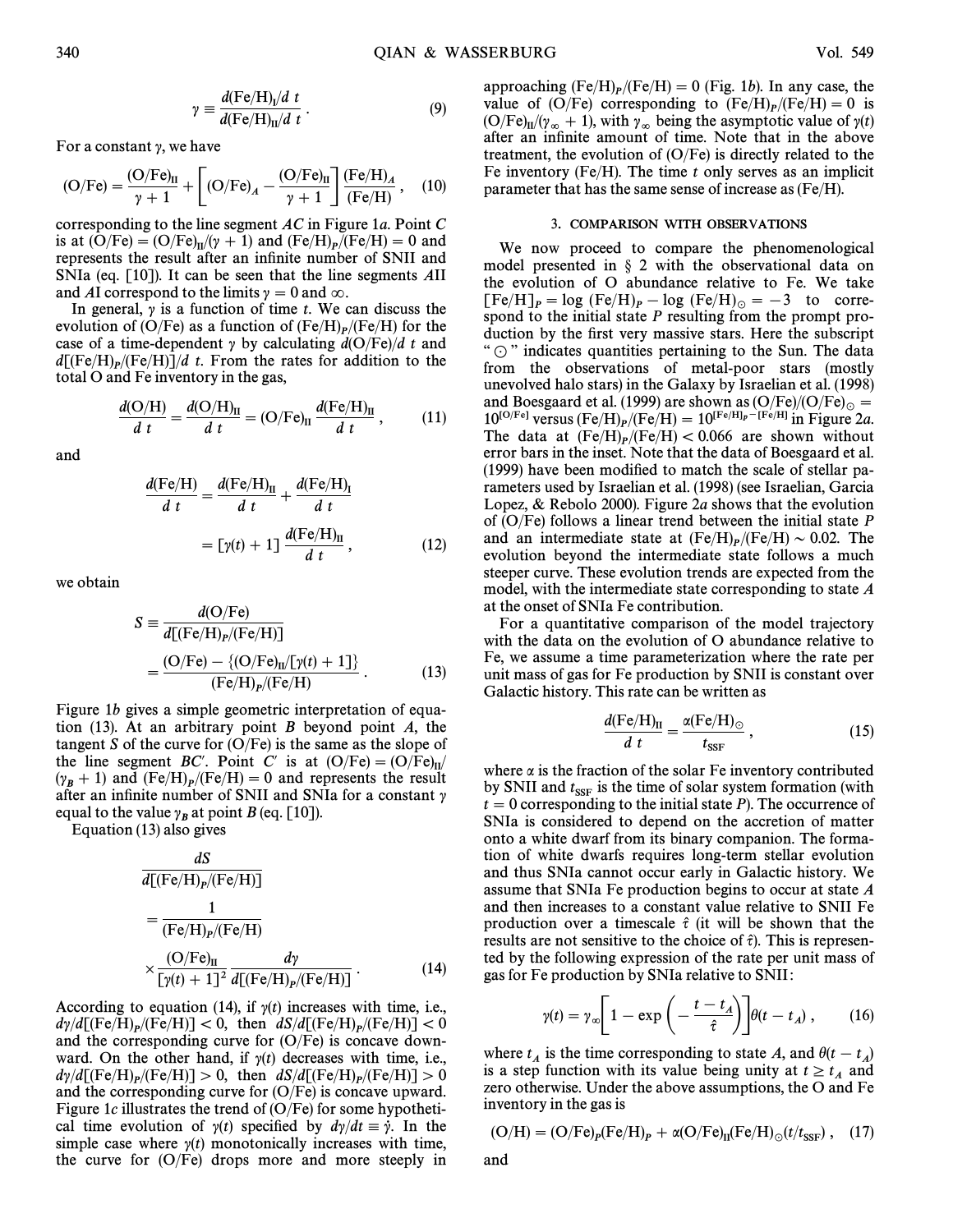

FIG. 2.—Comparison of the model for the evolution of O abundance relative to Fe with the data for metal-poor stars in the Galaxy (filled circles: Israelian et al. 1998; squares: Boesgaard et al. 1999). Note the change in the trend of the data at  $(Fe/H)_P(Fe/H) \sim 0.02$  highlighted in the inset of (*a*). Data for Galactic disk stars (*grosses*: Edvardsson et al. 1993) ar Galactic disk stars (crosses: Edvardsson et al. 1993) are included in  $(c)$  and  $(d)$  to indicate the trend near and beyond the solar point (circle). The solid curve is obtained from the model by taking  $(O/Fe)_P = 21 \ (O/Fe)_0$ ,  $(Fe/H)_P = 10^{-3} \ (Fe/H)_0$ ,  $(Fe/H)_A = 0.05 \ (Fe/H)_0 \ (Fe/H)_0$   $[Fe/H)_P / (Fe/H)_A = 0.02$ ,  $\alpha = \frac{1}{3}$ , and  $\hat{\tau}/f_{\text{SSF}} = 0.02$ ,  $\alpha = \frac{1}{3}$ , and  $\hat{\tau}/f_{\text{SSF}} = 0.02$ ,  $\alpha = \frac{1}{3}$ 3.1. The long-dashed curve in (c) is obtained by taking  $\frac{S(G/L)F}{F} = 1$  and  $\frac{S(G/L)F}{F} = 1$  and  $\frac{S(G/L)F}{F} = 1$  and  $\frac{S(G/L)F}{F} = 1$  and  $\frac{S(G/L)F}{F} = 1$  and  $\frac{S(G/L)F}{F} = 1$  and  $\frac{S(G/L)F}{F} = 1$  and  $\frac{S(G/L)F}{F} = 1$  a while keeping all the other parameters the same as for the solid curve.

$$
(\text{Fe/H}) = (\text{Fe/H})_P + \alpha (\text{Fe/H})_{\odot} (t/t_{\text{SSF}}) + \alpha \gamma_{\infty} (\text{Fe/H})_{\odot}
$$

$$
\times \left\{ \frac{t - t_A}{t_{\text{SSF}}} - \frac{\hat{\tau}}{t_{\text{SSF}}} \left[ 1 - \exp\left( -\frac{t - t_A}{\hat{\tau}} \right) \right] \right\}
$$

$$
\times \theta (t - t_A) . \tag{18}
$$

After choosing a set of parameters  $(O/Fe)_P$ ,  $(Fe/H)_P$ ,<br>e/H)  $\alpha$  and  $\hat{\epsilon}/t$  we can obtain  $(O/Fe)$  as a function of  $(Fe/H)_A$ ,  $\alpha$ , and  $\hat{\tau}/t_{\text{SSF}}$ , we can obtain (O/Fe) as a function of  $(Fe/H)$  (Fe/H) from equations (17) and (18). The quantities  $(Fe/H)_P/(Fe/H)$  from equations (17) and (18). The quantities  $(ORe)$  to and  $\gamma$  in these equations are given by

(O/Fe)<sub>H</sub>, 
$$
t_A
$$
, and  $\gamma_{\infty}$  in these equations are given by  
\n
$$
(O/Fe)_{II} = \frac{1}{\alpha} \left[ (O/Fe)_{\odot} - (O/Fe)_{P} \frac{(Fe/H)_{P}}{(Fe/H)_{\odot}} \right], \quad (19)
$$

$$
\frac{t_A}{t_{\text{SSF}}} = \frac{(\text{Fe/H})_A - (\text{Fe/H})_P}{\alpha(\text{Fe/H})_\odot} , \qquad (20)
$$

and

$$
\alpha \gamma_{\infty} = \frac{1 - \alpha - \left[ \left( \text{Fe/H} \right)_{P} / \left( \text{Fe/H} \right)_{\odot} \right]}{1 - \left( t_{A} / t_{\text{SSF}} \right) - \left( \hat{\tau} / t_{\text{SSF}} \right) \left\{ 1 - \exp \left[ - (t_{\text{SSF}} - t_{A}) / \hat{\tau} \right] \right\}} \,. \tag{21}
$$

Note again that the time  $t$  (measured in units of  $t_{SSF}$ ) is<br>introduced as an implicit parameter to be eliminated from introduced as an implicit parameter to be eliminated from the final results. The form of this parameterization does not significantly affect these results.

As a numerical example, we take  $(O/Fe)_P = 21$   $(O/Fe)_\odot$ ,  $(\text{Fe/H})_p = 10^{-3} \text{ (Fe/H)}_{\odot}$ ,  $(\text{Fe/H})_A = 0.05 \text{ (Fe/H)}_{\odot}$  [corres-<br>ponding to (Fe/H),  $(\text{Fe/H})_Q = 0.021$ ,  $\alpha = \frac{1}{2}$  for the fraction ponding to  $(Fe/H)_P / (Fe/H)_A = 0.02$ ,  $\alpha = \frac{1}{3}$  for the fraction<br>of solar Ee inventory contributed by SNIL and  $\hat{\tau}/t = 0.1$ bonding to  $(x \in [1,1])$   $p_1(x \in [1,1])$ ,  $\alpha = 3$  for solar Fe inventory contributed by SNII, and  $\hat{\tau}/\text{tsgr} = 0.1$ . The corresponding trajectory of  $(O/Fe)$  as a function of  $(Fe/H)_P/(Fe/H)$  is shown as the solid curve in Figures 2*a*, 2*b*,  $Pf$  and 2*c*. These figures cover a series of nested intervals in and 2c. These figures cover a series of nested intervals in  $(Fe/H)_p/(Fe/H)$  to expose the complete range of results. For reference the same results (solid curve) are also shown in the reference, the same results (solid curve) are also shown in the conventional representation of [O/Fe] versus [Fe/H] in Figure 2d. The data of Edvardsson et al. (1993) for Galactic disk stars are included in Figures  $2c$  and  $2d$  to show the trend near and beyond the solar point (circle). It is evident that the model provides both a good qualitative and quantitative description of all the data. There is some scatter of the data relative to the solid curve from the model over almost the entire range of  $(Fe/H)_P / (Fe/H)$ , especially in the range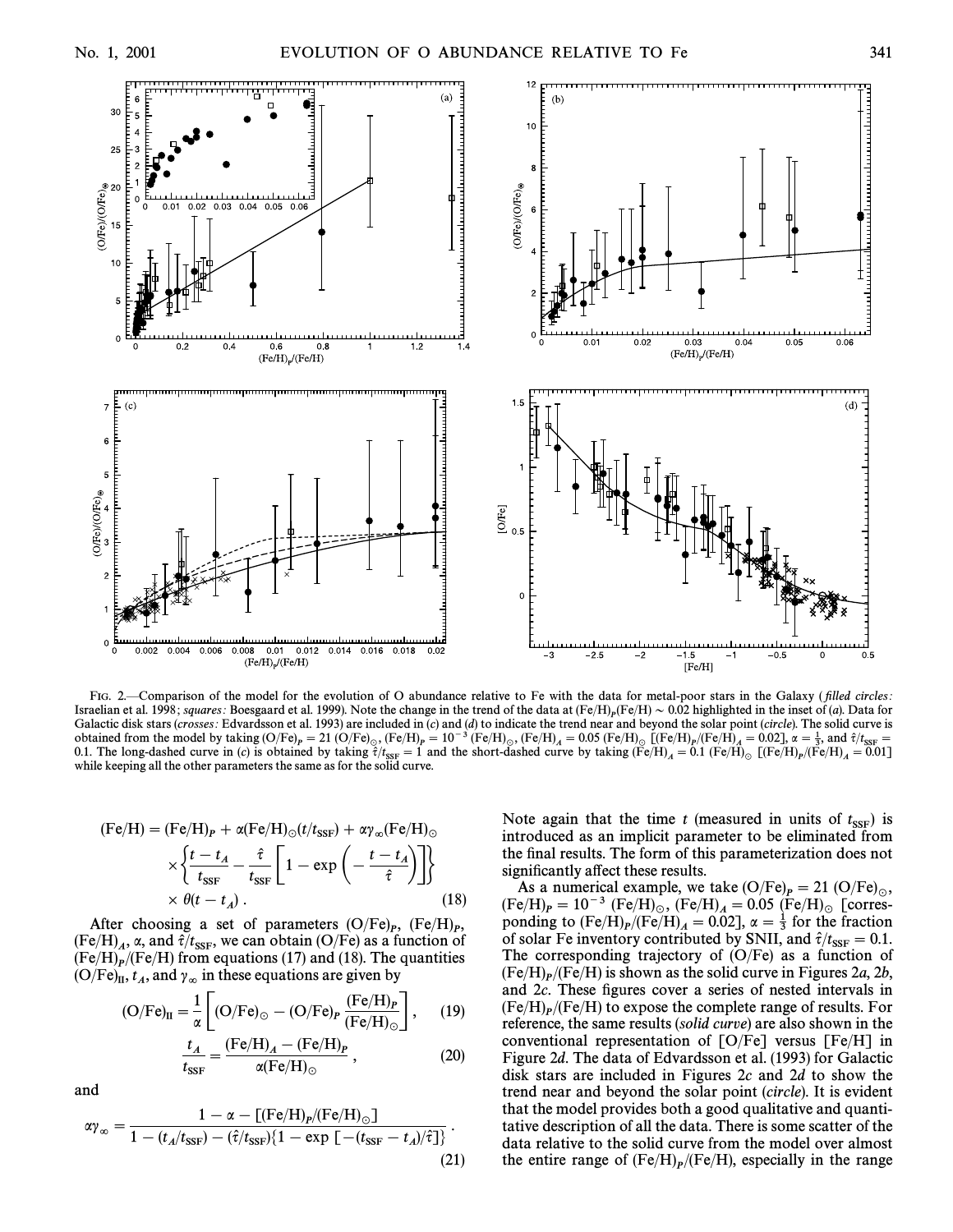$0.03 \leq (Fe/H)_P / (Fe/H) \leq 0.1$ . However, we do not consider this to be critical this to be critical.

To test the sensitivity of the results to the choice of parameters, we have varied  $\hat{\tau}/t_{\text{SSF}}$ , (Fe/H)<sub>A</sub> or  $\alpha$  one at a time while keeping all the other parameters the same as in the above example. The long-dashed curve in Figure  $2c$  is obtained by taking  $\hat{\tau}/t_{\text{SSF}} = 1$  and the short-dashed curve by  $t_{\text{skin}}$  (Ee/H)  $= 0.1$  (Ee/H)  $= 0.1$  (Ee/H)  $= 0.1$ taking  $(Fe/H)_A = 0.1$   $(Fe/H)_\odot$  [corresponding to  $(Fe/H)_P/(Fe/H)$  – 0.011. These two variations seem to have little  $(Fe/H)_A = 0.01$ . These two variations seem to have little effect on the description of the data. The only significant change is that the value of  $(O/Fe)/(O/Fe)_{\odot}$  in the infinite future decreases from 0.8 for the solid curve to 0.36 for the long-dashed curve because of the tenfold increase in  $\hat{\tau}/t_{\text{SSF}}$ .<br>Changing  $\gamma$  from  $\frac{1}{\epsilon}$  to  $\frac{1}{\epsilon}$  only slightly improves the agree. Changing  $\alpha$  from  $\frac{1}{3}$  to  $\frac{1}{4}$  only slightly improves the agree-<br>ment with the data in the range 0.03 < (Ee/H) /(Ee/H) <  $\frac{1}{2}$  ment with the data in the range 0.03  $\leq$  (Fe/H) $\leq$  (Fe/H) $\leq$  0.1 (not shown). It would be difficult to obtain a fit to the  $0.1$  (not shown). It would be difficult to obtain a fit to the data for  $\alpha$  significantly greater than  $\frac{1}{3}$ .

The value of  $(O/Fe)$  for the initial state P appears to be  $(O/Fe)_P \sim 20~(O/Fe)_{\odot}$  from the existing data. This clearly shows that the contributors to the prompt Fe inventory have also made major contribution to O and very possibly to C, Mg, and Si. The value  $(O/Fe)_P$  is considered here to be the result from the production by the first very massive stars (with masses of  $\geq 100 M_{\odot}$ ) and not by SNII (see § 4). The results from complete models of nucleosynthesis in these stars should provide a guide as to what may be expected for the other elements. The average production of O relative to Fe for SNII is  $(O/Fe)_{II} \sim 3$   $(O/Fe)_{\odot}$ , which is  $\sim$  7 times lower than  $(O/Fe)_P$  for the very massive stars. The high value of  $(O/Fe)<sub>P</sub>$  required by the data implies that even after the major addition of Fe and O from SNII, the total O inventory at the onset of SNIa Fe contribution may still have a significant component from the prompt source. For example, at  $(Fe/H)_P/(Fe/H) \sim 0.02$   $([Fe/H] \sim -1.3)$ ,  $\approx 10\%$  of the O inventory but only  $\approx 2\%$  of the Fe inven  $\sim$  10% of the O inventory but only  $\sim$  2% of the Fe inventory are from the prompt source.

We are further concerned with the possibility that prior to the formation of very massive stars with masses of  $\geq 100$  $M_{\odot}$ , there may have been a separate generation of supermassive stars with masses of  $\gtrsim 10^3$ –10<sup>4</sup> M<sub>o</sub>. Such objects may produce peculiar values of (O/Fe) in the data around  $(Fe/H)_P / (Fe/H) \sim 1$ . We have sought to find an indication of this but there does not appear to be any such indication of this, but there does not appear to be any such indication in the data.

#### 4. DISCUSSION AND CONCLUSIONS

We have presented a phenomenological model for the evolution of O abundance relative to Fe. In this model, the first very massive stars formed from Big Bang debris provided a prompt inventory of Fe ([Fe/H] $_{P} \sim -3$ ) and O, thus defining an initial state of the ISM. Subsequent O enrichment was provided by SNII that are related to regular massive stars, while subsequent Fe enrichment was provided by SNII followed by additional contribution from SNIa. Prior to the onset of SNIa Fe contribution, the evolution of  $(O/Fe)$  as a function of  $1/(Fe/H)$  is along a straight line segment (Fig. 1). Subsequent evolution is governed by the rate per unit mass of gas for Fe production by SNIa relative to SNII (Fig. 1). Based on the observations of Israelian et al. (1998) and Boesgaard et al. (1999), the value (O/Fe)<sub>*P*</sub> resulting from the prompt production by the first very massive stars is  $\sim$  20 (O/Fe)<sub> $\odot$ </sub>. Comparison of our model with the same observations indicate that SNIa began

to contribute Fe at [Fe/H]  $\sim -1$  and were responsible for  $\sim \frac{2}{3}$  of the solar Fe inventory, which is consistent with the results of previous studies (e.g., Timmes et al. 1995) and with the assumptions of Wasserburg & Qian (2000a, 2000b). The average production of O relative to Fe for SNII is found to be  $(O/Fe)_{II} \sim 3 (O/Fe)_{\odot}$ , which is  $\sim$  7 times lower than that for the first very massive stars.

The model developed here neither depends on nor gives numerical values of the rates per unit mass of gas for O and Fe production by SNII,  $d(O/H)_{II}/dt$  and  $d(Fe/H)_{II}/dt$ . Likewise, the model only involves  $y(t)$ , the rate per unit mass of gas for Fe production by SNIa relative to SNII. Taking the Galaxy as an example, we can obtain the numerical values of  $d(O/H)_{II}/d$  t and  $d(Fe/H)_{II}/d$  t by introducing the time for solar system formation  $t_{SSF} \approx 10^{10}$  yr (eqs. [11] and [15]).<br>The absolute vields of O and Fe from each SNII can also be The absolute yields of O and Fe from each SNII can also be obtained by further introducing the SNII rate per unit mass of gas and the total mass of gas at  $t_{\text{SSF}}$ . The progenitor stars of SNII have very short lifetimes so that an equilibrium of SNII have very short lifetimes so that an equilibrium between the birth and death of these stars is established on a correspondingly short timescale. If the rate for formation of these stars is proportional to the mass of gas, then the SNII rate per unit mass of gas can be considered as constant over Galactic history. This is the justification for our earlier assumption of a constant rate per unit mass of gas for Fe production by SNII (eq. [15]). At the present time, the Galactic SNII rate is  $\sim (30 \text{ yr})^{-1}$ , corresponding to a total gas mass of  $\sim 10^{10} M_{\odot}$ . Assuming that all SNII have the same O yield, we find that each SNII must produce ~0.3  $M_\odot$  of O in order to enrich the gas with a solar O mass fraction (  $\approx 9.6 \times 10^{-3}$ ) at  $t_{\text{SSF}} \approx 10^{10}$  yr (eq. [4]).<br>In the model presented here, we have assigned the O

In the model presented here, we have assigned the O and Fe abundances at [Fe/H]  $\sim -3$  to the prompt production by the first very massive stars formed from Big Bang debris and have rejected the possibility that these could be produced by SNII. Indeed, although the value of  $(O/Fe)_P$  found here is  $\sim$  7 times larger than the average relative production of O to Fe that we associate with SNII, it is still possible to attribute the large (O/Fe) value at  $[Fe/H] \sim -3$  to contributions from a subset of SNII that produce O but little Fe. The key argument that we have used in rejecting this possibility comes from the results on the production of r-process elements and Fe by SNII that were obtained from meteoritic data and observations of metal-poor stars. We give a short summary of these results below as they will be used to place bounds on the O and Fe enrichment to be expected from the early occurrence of SNII in comparison with the prompt inventory  $(O/H)_P$  and  $(Fe/H)_P$ .<br>Meteoritic data on the inventory of

Meteoritic data on the inventory of radioactive  $129$ I and <sup>182</sup>Hf in the early solar system require at least two distinct kinds of SNII as sources for the r-process (Wasserburg, Busso, & Gallino 1996; Qian, Vogel, & Wasserburg 1998; Qian & Wasserburg 2000). These are the high-frequency SNIIH events responsible for heavy r-process elements with mass numbers  $A > 130$  (e.g., Ba and Eu; "H" for "highfrequency" and "heavy  $r$ -process elements") and the lowfrequency SNIIL events dominantly producing light *r*-process elements with  $A \le 130$  (e.g., Ag; "L" for "lowfrequency " and "light r-process elements "). The timescales required for replenishment of the appropriate radioactive nuclei in an average ISM by the SNIIH and SNIIL events are  $\sim 10^7$  and  $\sim 10^8$  yr, respectively. These timescales can be explained by considering the mixing of the ejecta from an individual SNII with the ISM. The amount of ISM to mix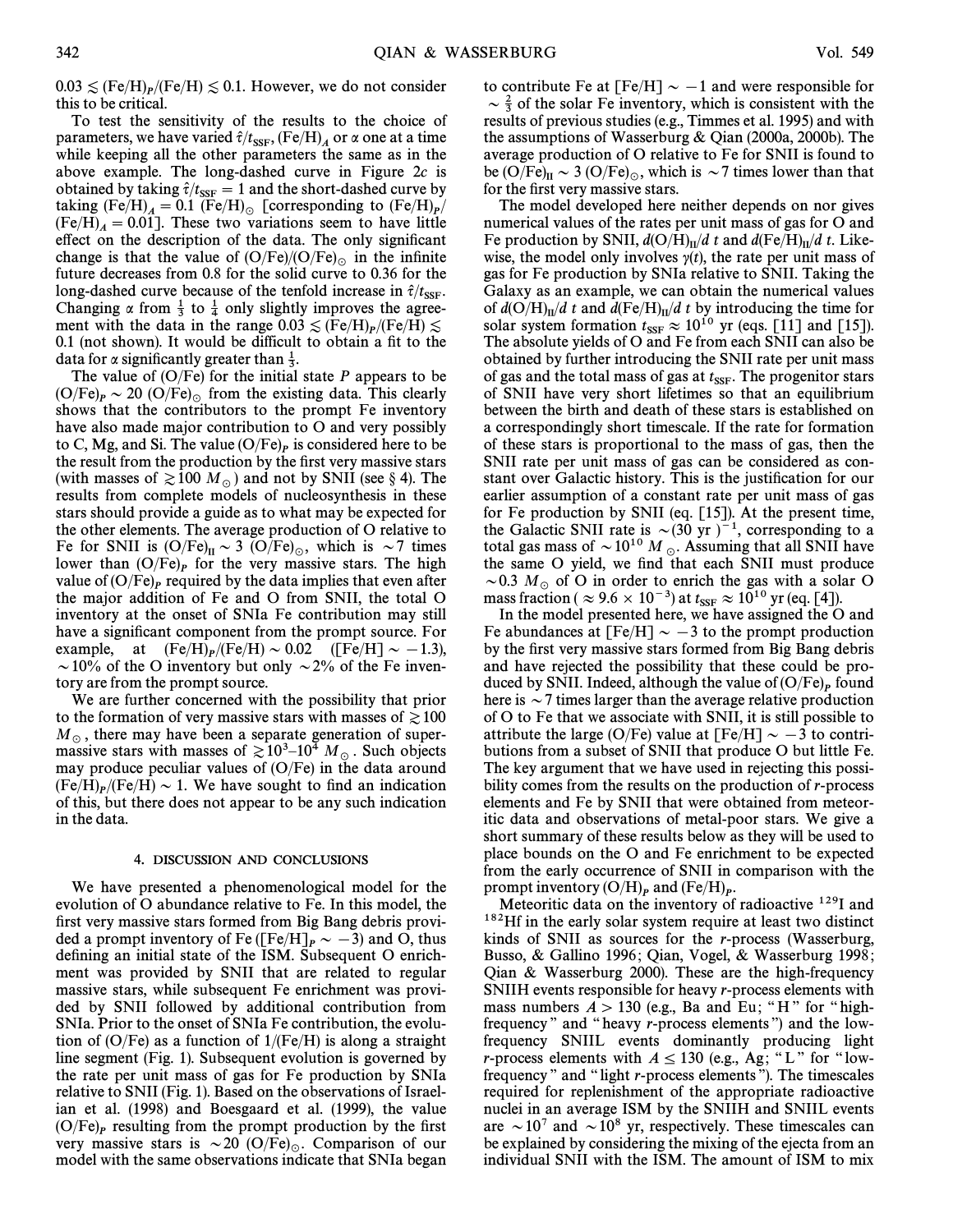the SNII ejecta is the mass swept up by a supernova remnant (SNR). The expansion of an SNR can be roughly described by an energy-conserving phase followed by a momentum-conserving one (e.g., Thornton et al. 1998). This expansion results in a total swept-up mass of  $\sim 2E_{SN}/(n, n) \approx 3 \times 10^4 M$  where  $E_{SN}$  (10<sup>51</sup> ergs is the super- $(v<sub>tr</sub> v<sub>f</sub>) \sim 3 \times 10^4$  M<sub>\opposity</sub> where  $E_{SN} \sim 10^{51}$  ergs is the super-<br>nove explosion energy  $v_0 \sim 200$  km s<sup>-1</sup> is the velocity of nova explosion energy,  $v_{\text{tr}} \sim 200 \text{ km s}^{-1}$  is the velocity at the transition between the two phases of expansion and the transition between the two phases of expansion, and  $v_f \sim 15$  km s<sup>-1</sup> is the final velocity typical of the random<br>motion in the ISM. For Galactic rates of  $\approx (30 \text{ yr})^{-1}$  for H motion in the ISM. For Galactic rates of  $\sim (30 \text{ yr})^{-1}$  for H events and  $\sim$ (300 yr)<sup>-1</sup> for L events in a total gas mass of  $\sim$  10<sup>10</sup> M  $_{\odot}$ , we obtain that the rates of SNIIH and SNIIL events in an ISM of  $\sim 3 \times 10^4$  M<sub>o</sub> are  $\sim (10^7 \text{ yr})^{-1}$  and  $\sim (10^8 \text{ yr})^{-1}$ , respectively, as required by replenishment of the appropriate radioactive nuclei in this ISM.

Observations of metal-poor stars in the Galactic halo (McWilliam et al. 1995; McWilliam 1998; Sneden et al. 1996, 1998) show that there is wide dispersion in the Ba abundance  $\log \epsilon(Ba) \equiv \log (Ba/H) + 12$  at  $[Fe/H] \sim -3$ (region "b" in Fig. 3). This dispersion in the Ba abundance ( $\sim$ 2 dex) at a nearly constant [Fe/H] led Wasserburg & Qian (2000a) to conclude that the SNIIH events cannot produce a significant amount of Fe. The Ba abundance becomes extremely low for  $[Fe/H] < -3$  and there is no correlation with Fe in this region (region a in Fig. 3), indicating that there was some Fe production prior to the occurrence of SNII. Observations (Gratton & Sneden 1994 ; see also McWilliam et al. 1995) also show that there is a



FIG. 3.-Data (asterisks: Gratton & Sneden 1994; squares: McWilliam et al. 1995, McWilliam 1998; triangles: Sneden et al. 1996, 1998) on log  $\epsilon(Ba)$  vs. [Fe/H] for metal-poor stars in the Galaxy. The band labeled "1 SNIIH" shows estimates of the log  $\epsilon(Ba)$  value resulting from a single SNIIH event. The wide dispersion in log  $\epsilon(Ba)$  at  $[Fe/H] \sim -3$  (region "b") indicates that the SNIIH events cannot produce a significant amount of Fe. The correlation between the abundances of Ba and Fe at  $[Fe/H] \ge$  $-2.5$  (region "c") results from the mixture of the SNIIH and the Feproducing SNIIL events. The low Ba abundances in stars with  $[-4 \leq$  [Fe/H] $\leq -3$  (region "a") compared with the contribution from a single SNIIH event and the sharp increase of log  $\epsilon(Ba)$  at [Fe/H]  $\sim -3$ (region "b") suggest that a prompt source other than SNII must exist to produce Fe (along with other elements such as C, N, O, Mg, and Si) at  $[Fe/H] \le -3.$ 

correlation between the abundances of Ba and Fe at  $[Fe/H] \gtrsim -2.5$  (region " c " in Fig. 3).

Estimates of the Ba abundance resulting from a single SNIIH event (Qian & Wasserburg 2000; Wasserburg & Qian 2000a) are shown as the band labeled "1 SNIIH" in Figure 3. The low Ba abundances in stars with  $[Fe/H]$  $\sim -4$  to  $-3$  (region "a" in Fig. 3) compared with this band and the sharp increase in the Ba abundance at [Fe/H]  $\sim$  -3 led Wasserburg & Qian (2000a) to conclude that a source other than SNII must exist to produce Fe (along with other elements such as C, N, O, Mg, and Si) at  $[Fe/H] \le -3$ . They attributed this source to the first very massive stars (with masses of  $\gtrsim 100 M_\odot$ ) formed from Big Bang debris. They further argued that formation of regular stars (with masses of  $\sim$  1–60 M<sub>\o</sub>) could not occur until later when  $[Fe/H] \sim -3$  was reached. In this later regime, regular stars with masses of  $\gtrsim 10 M_\odot$  explode as SNII. The more frequent occurrence of SNIIH events with no Fe production over a period of  $\leq 10^8$  yr gives rise to the sharp increase in the Ba abundance at  $[Fe/H] \sim -3$ . This is followed by the occurrence of low-frequency Fe-producing SNIIL events. Contribution to Fe from SNIa only takes place at  $[Fe/H] \ge -1$ . Enrichment in Fe of metal-poor stars with  $-1 \geq [Fe/H] \geq -2.5$  must be provided by the SNIIL events. For a Galactic rate of  $\sim (300 \text{ yr})^{-1}$  corresponding to a total gas mass of  $\sim 10^{10}$  M  $_{\odot}$ , each SNIIL must produce  $\sim 0.1$   $M_{\odot}$  of Fe in order to enrich the gas with  $\sim \frac{1}{3}$  of a solar Fe mass fraction ( $\approx 1.2 \times 10^{-3}$ ) at with  $\sim \frac{1}{3}$  of a solar Fe mass fraction ( $\approx 1.2 \times 10^{-3}$ ) at  $t_{\text{SSF}} \approx 10^{10}$  yr (eq. [4]). Diluting this amount of Fe in an SSM of  $\approx 3 \times 10^4$  M, that mixes with the ejects of a single ISM of  $\sim 3 \times 10^4 M_{\odot}$  that mixes with the ejecta of a single<br>SNII event results in FFe/H<sub>1</sub> and 2.5. Thus the correlation SNII event results in [Fe/H]  $\sim -2.5$ . Thus the correlation between the abundances of Ba and Fe at  $[Fe/H] \ge -2.5$ shows that the variation of Fe yields between SNIIH and SNIIL events is smoothed out over a timescale of  $\gtrsim 10^8$  yr.

While the SNIIH events would produce oxygen, they will not be sufficient to provide the large O inventory at [Fe/H]  $\sim$  -3. Diluting the O yield of  $\sim$ 0.3  $M_\odot$  from an SNIIH event into an ISM of  $\sim 3 \times 10^4 M_{\odot}$  would result in  $(O/H) \sim 10^{-3}$   $(O/H)_{\odot}$  in this mixture. We note that two stars with Ba abundances close to our estimate for a single SNIIH event and with essentially the same values of  $[Fe/H] \sim -3$  are both observed to have  $(O/H) \approx 10^{-2}$  $(O/H)_{\odot}$ , which is a factor of  $\sim 10$  greater than our estimate for a single SNIIH event (HD 122563 has log  $\epsilon(Ba)$  =  $-1.54$  and  $[Fe/H] = -2.74$ , and BD  $-18°5550$  has  $\log \epsilon(Ba) = -1.72$  and  $[Fe/H] = -2.91$ ; Westin et al. 2000; McWilliam 1998; Cavallo, Pilachowski, & Rebolo 1997).

We also note that the prompt value  $(O/Fe)_P \sim 20$  $(O/Fe)_{\odot}$  at [Fe/H]  $\sim -3$  assigned by us is based on the observations of BD  $+23^{\circ}3130$  with  $[Fe/H] = -2.9$ (Israelian et al. 1998), BD  $+03^{\circ}740$  with  $[Fe/H] = -3$ , and BD  $-13^{\circ}3442$  with  $[Fe/H] = -3.13$  (Boesgaard et al. 1999 ; Israelian et al. 2000) but there are no relevant Ba data. This value of  $(O/Fe)_P$  corresponds to  $(O/H)_P \sim 2 \times 10^{-2}$  $(O/H)_{\odot}$ , which could be explained by the O contribution from  $\sim$  20 SNIIH events at  $\sim$  0.3  $M_\odot$  of O per event. If this were the case, then the relevant stars should have high  $\log \epsilon(Ba)$  values. Future measurements of Ba abundances in these stars are needed to identify possible SNIIH contribution to the observed O abundances and to determine the prompt O inventory more accurately. However, from the above arguments based on the observations of HD 122563 and BD  $-18°5550$ , we conclude that the origin of the O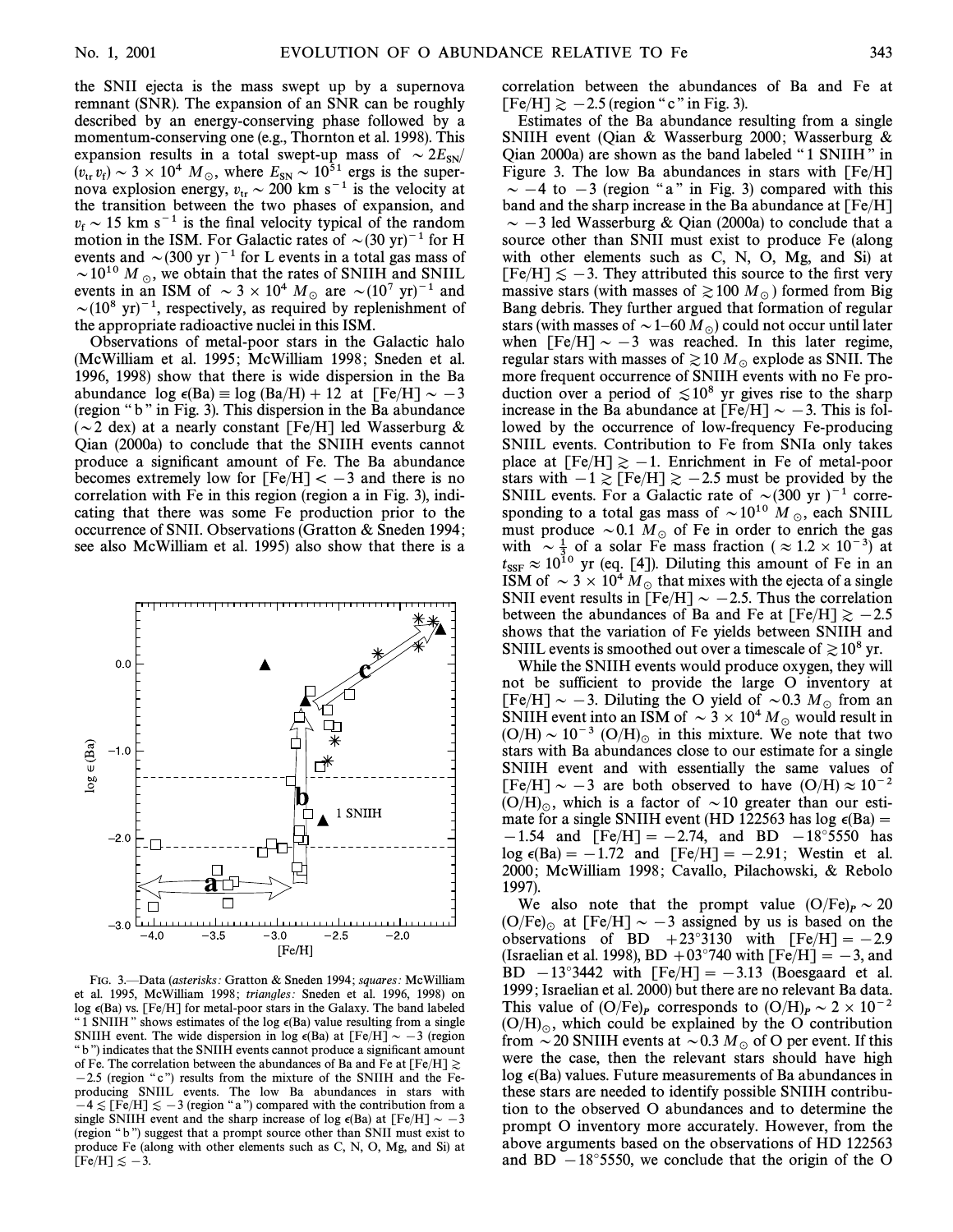inventory at  $[Fe/H] \le -3$  must be assigned to the prompt source.

Based on the assignment of  $(O/Fe)_P \sim 20$   $(O/Fe)_\odot$ , the average production ratio of  $O$  to Fe for the first very massive stars is  $\sim$  560 by number [(O/Fe)<sub> $\odot$ </sub>  $\approx$  28]. As the amount of O production is much less than the mass of the star, this means that the typical Fe yield from a zerometallicity star of mass M must be  $\ll (56/16)(M/560) \approx 0.6$  $M_\odot \times (M/100 M_\odot)$ . In considering the prompt enrichment of the ISM by the very massive stars, it is necessary to take several effects into account. The universe at the epoch for formation of these stars was probably dominated by gas. We do not know how many very massive stars contributed to the prompt inventory. Explosions of these stars are likely to be much more energetic than supernova explosions. So the mass of ISM for diluting the ejecta from the explosion of a very massive star is expected to be  $\gg 3 \times 10^4$  M<sub>o</sub>. With an O yield of  $\sim 0.1$  M for a very massive star of mass M and with the number  $N_{VMS}$  of such stars contributing to the prompt O inventory of  $(O/H)_P \sim 2 \times 10^{-2}$   $(O/H)_\odot$ , this dilution mass can be estimated as  $\sim 5 \times 10^4$  M<sub>o</sub>(M/ 100  $M_\odot$ ) ×  $N_{VMS}$ . The expectation that this mass should be  $\geq 3 \times 10^4$  M<sub>\o</sub> leads us to conclude that the prompt inventory must have been provided by  $N_{VMS} \ge 1$  very massive stars. That is, many very massive stars are required to provide  $(O/H)<sub>p</sub>$ . Clearly, further studies are needed to understand the formation evolution pucleosynthesis and understand the formation, evolution, nucleosynthesis, and explosion of these stars.

To determine the relationship between  $(O/Fe)$  and  $(Fe/H)$ in the Galaxy, Israelian et al. (1998) and Boesgaard et al. (1999) used the OH lines of metal-poor stars with a wide range of (Fe/H). Their results represent the most complete and self-consistent data set available. There is some disagreement between different workers on the evolution of O abundance relative to Fe, in part because of the choice of spectral lines used to determine the O abundance (e.g., Barbuy 1988). While the general model developed here must stand on its own, the numerical value of  $(O/Fe)<sub>P</sub>$  for the prompt inventory is dependent on the observational results of Israelian et al. (1998) and Boesgaard et al. (1999).

To this point, we have assumed that the ISM consists of gas only and that the abundances in an individual star are representative of the average gas at the birth of the star. In fact, the Galactic ISM consists of both gas and dust, with dust making up  $\sim$  1% of the total mass at present. Certain elements, such as Fe, in the ISM are greatly depleted in the gas phase and are considered to be condensed into dust. So long as stars sample the composition of the bulk ISM including both gas and dust, we can still interpret stellar observations in terms of Galactic chemical evolution as done here because dust is converted into gas in stars. In contrast, when applying the model developed here to damped Lya systems, it must be further assumed that Fe and O are not substantially fractionated relative to each other in the protogalactic ISM of such systems. If, for example, Fe were dominantly in dust and O in gas in the ISM of damped Lya systems (as is the case in many galaxies of about the present epoch), then a straightforward application of the model to such systems would give completely misleading interpretation of the data, which only sample elements in the gas phase.

The most accurate measurement of O abundance in a damped Lya system so far was reported by Molaro et al. (2000). They gave  $\text{[O/H]} = -1.85 \pm 0.1$  corresponding to

 $[O/Fe] = 0.19 \pm 0.14$  for a damped Lya system with  $[Fe/H] = -2.04 \pm 0.1$  at a redshift  $z = 3.39$ . These data do not fit the trend exhibited by the Galactic data shown in Figure 2d as the Galactic value of  $[O/Fe]$  for the same [Fe/H] is substantially higher. The data on other elements (e.g., Cr and Zn) in the above damped Lya system also suggest that there is no effect of dust depletion (Molaro et al. 2000). We note that the observed value of [O/H] in this system is close to the prompt O inventory assigned here based on the Galactic data while the value of [Fe/H] is  $\sim$  10 times higher than the prompt Fe inventory. We cannot offer a simple explanation for these O and Fe abundances.

Substantial efforts have been made to establish the dustto-gas ratio for damped Ly $\alpha$  systems at redshifts  $z \ge 1$ . Estimates have been made for the possible dust depletion of condensable elements (e.g., Si, Cr, and Fe) relative to more volatile ones (e.g., Zn) that are considered to remain in the gas phase. Pettini et al. (1997) have argued that there is some significant dust depletion of condensable elements (by a factor of  $\sim$  2) in the damped Ly $\alpha$  systems at very early epochs. However, there is strong disagreement between various workers (e.g., Lu et al. 1996; Prochaska & Wolfe 2000) regarding the degree of dust depletion in these systems. Wasserburg & Qian (2000b) assumed that dust depletion is not a dominant effect on the chemical evolution of damped Lya systems at  $z \ge 1$ . There is clear evidence for large amounts of dust in a variety of galaxies at high z. We cannot reconcile the assumption of low dust-to-gas ratios for damped Lya systems with these observations. The cause of the transition to the high dust content for galaxies of about the present epoch is not understood unless the later dust contribution of asymptotic giant branch (AGB) stars plays a major role.

It is expected that the first very massive stars formed from Big Bang debris produce  $C/O$  ratios of  $\leq 1$  (Heger et al. 2000). The dominance of O over C should cause all the C to be converted into CO, leaving an excess of O in the ISM. This would prevent the formation of C grains and also the formation of polyaromatic hydrocarbon (PAH) as well as other hydrocarbon molecules. A strict upper limit to the dust content of the ISM at  $[Fe/H] \sim -3$  can be estimated by taking the total abundance of the major condensable elements Mg, Si, and Fe to be  $\sim$  10 times the Fe abundance (see below). As no C dust should be formed, dust would constitute at most  $\sim 10^{-5}$  of the total mass of the ISM at  $[Fe/H] \sim -3$ . For a typical dust size d, the obscuration caused by this presence of dust is at most at the level of  $\sim 10^{-3}(0.1 \ \mu m/d)$ [N(H I)/10<sup>21</sup> cm<sup>-2</sup>] in a system of neutral H column density  $N(H I)$ .

By attributing the O inventory at  $[Fe/H] \sim -3$  to the prompt production by the first very massive stars formed from Big Bang debris, the model presented here also predicts that the Mg and Si abundances in stars with (O/Fe)  $\sim$ (O/Fe)<sub>P</sub> and [Fe/H]  $\sim -3$  should—to a large extent—reflect the prompt inventory of Mg and Si. Based on the observations of McWilliam et al. (1995), we obtain  $(Mg/H)_P \sim 3 \times 10^{-3} (Mg/H)_\odot$  and  $(Si/H)_P \sim 10^{-2} (Si/H)_\odot$ ,<br>corresponding to  $(Mg/H)_\odot$ ,  $3(Mg/H)_\odot$ , and  $(Si/H)_\odot$ , corresponding to  $(Mg/Fe) \sim 3(Mg/Fe)_{\odot}$  and  $(Si/Fe) \sim 10(Si/Fe)$  for stars with EFe/H<sub>1</sub> and 3. We also consider  $10(Si/Fe)_{\odot}$  for stars with [Fe/H]  $\sim -3$ . We also consider that the abundances in the prompt inventory represent the critical condition for transition from formation of very massive stars to regular ones. Taking into account the radiative properties of H, O, Mg, Si, and Fe, we predict that the abundances  $(O/H) \sim 2 \times 10^{-2}$   $(O/H)_{\odot}$ ,  $(Mg/H) \sim 3$